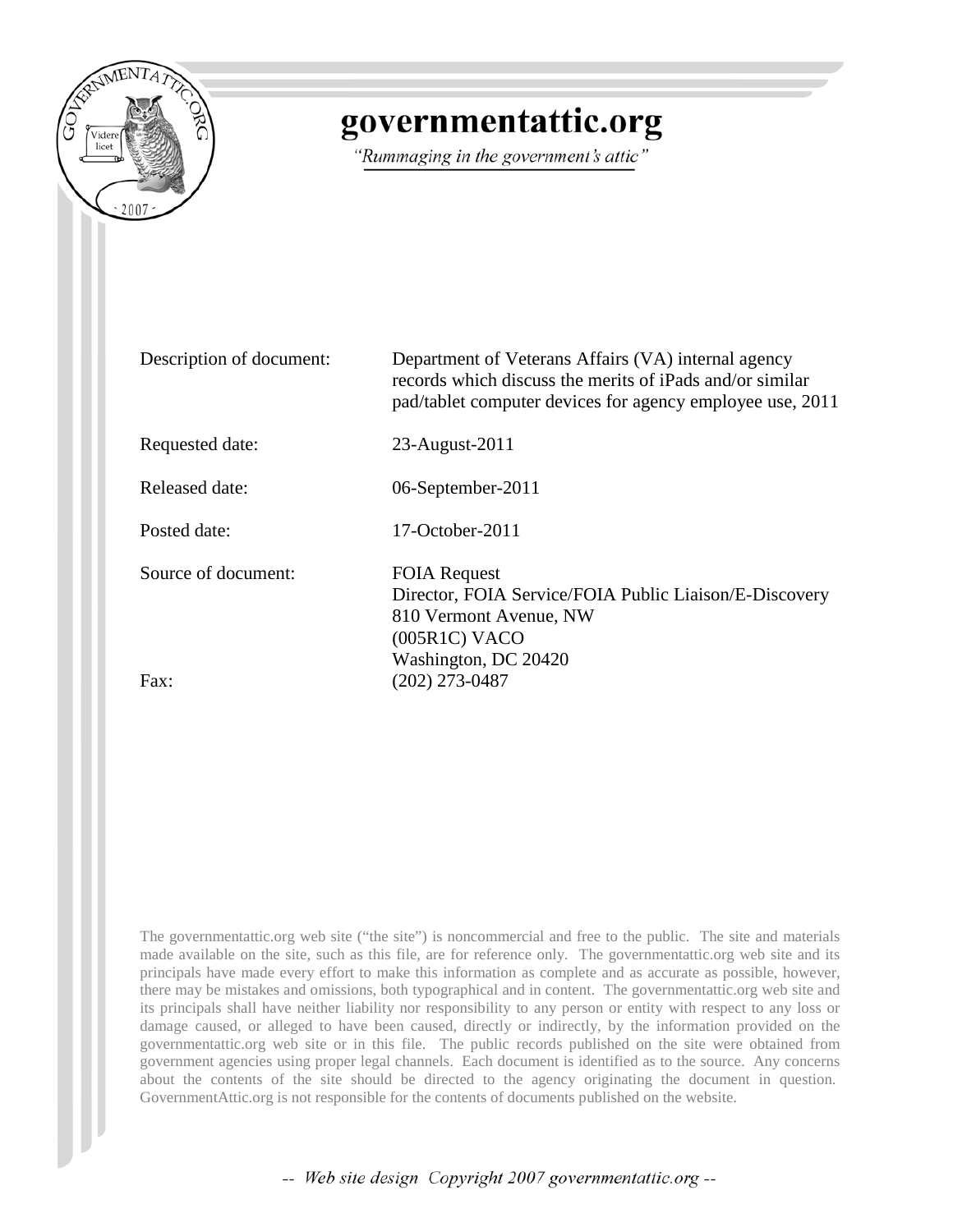

#### **DEPARTMENT OF VETERANS AFFAIRS Washington DC 20420**

September 6, 2011

This is in response to your Freedom of Information Act (FOIA) request dated August 14, 2011, in which you requested copies of internal agency memos or other correspondence or documents that review or discuss the merits and/or disadvantages of iPads and/or similar pad/tablet computer devices for employee use.

With respect to your request:

The FOIA Service received your request on August 23, 2011, and assigned it FOIA number 11-08254-F. Please refer to this number when communicating with this office about your request.

Enclosed are records provided by the Office of Information and Technology Executive Director of Enterprise Systems Engineering as well as the VA Chief Information Officer.

This concludes the FOIA Service's response to your request.

We appreciate your interest in the Department of Veterans Affairs. Customer service is very important to us. If you have questions about this letter, please contact Dillon Friedman of my staff at 202-461-6705 and refer to case number 11-08254-F.

Sincerely,

James (Horr

James P. Horan Director, FOIA Service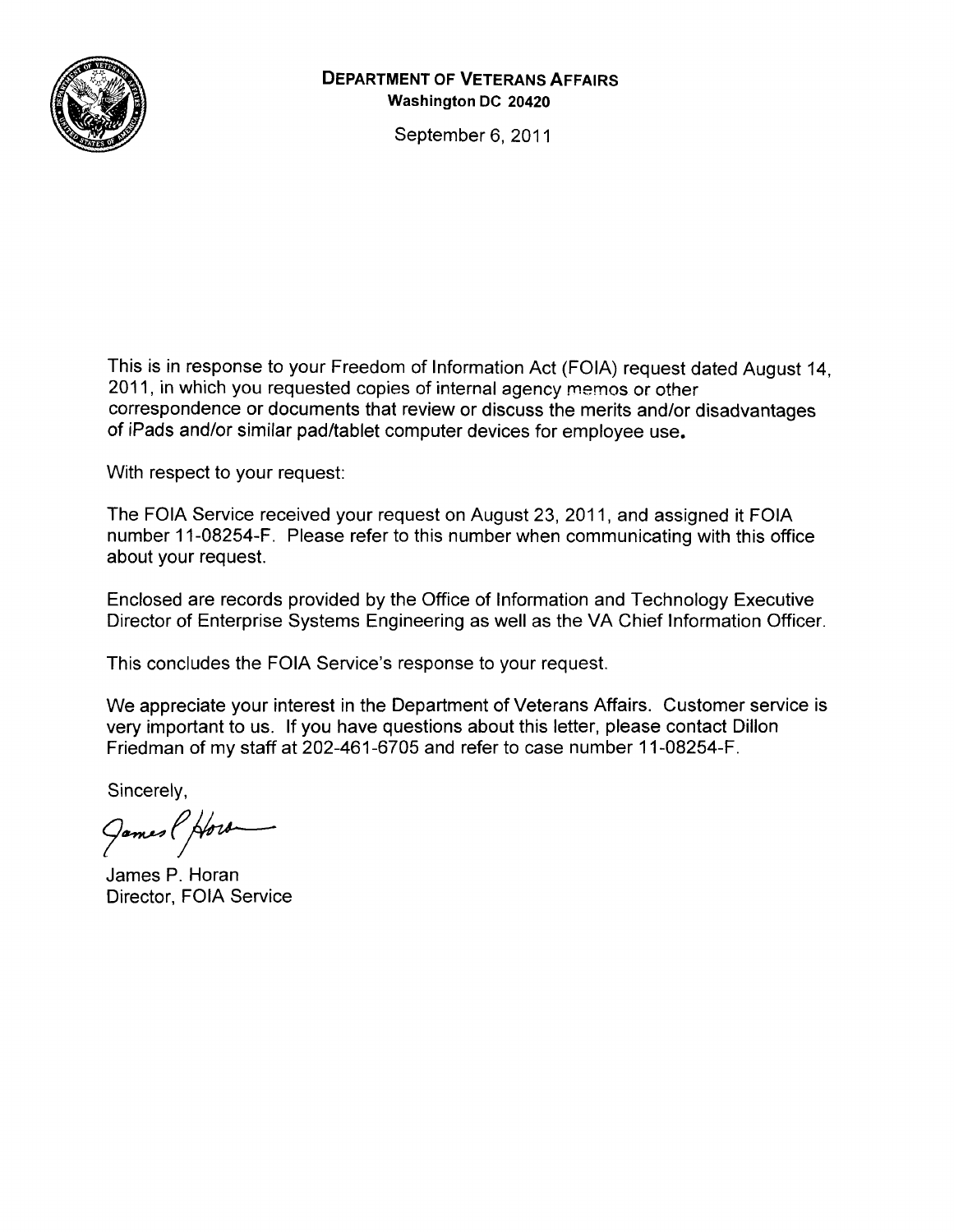**From:** Office of the Assistant Secretary for Information and Technology **Sent:** Friday, August 12, 2011 9:47AM **To:** OIT Product Development All Staff; VACO Information Security **Subject:** Message from the CIO - Citrix Access Gateway

### OFFICE OF INFORMATION AND TECHNOLOGY

### CIO Message

#### August 12, 2011

#### *Citrix Access Gateway*

This year OIT made a significant change to VA's remote access strategy with the introduction of the Citrix Access Gateway (CAG). CAG was quickly adopted and is on track to become the remote access method of choice with over 38,000 users enabled today. This was possible through the efforts of OIT staff committed to building the CAG solution to support many business remote access needs. Most importantly, via regular communication with our customers, our staff continues to provide business intelligence into further improvements needed to increase the value of the CAG solution.

CAG supports operating systems and platforms, such as Apple iPads, that are not currently well supported by our traditional remote access solutions. We have not yet reached the full potential of CAG, and we can look forward to future improvements including increased mobile device support, support for twofactor authentication methods including PIV cards, and increased availability of virtual desktops. The goal is to allow remote access users to work with the devices that best meet their particular needs without putting Veterans' private information or the VA network at risk.

An example of how CAG is being leveraged uniquely and successfully is happening right now. In July, VBA began hosting an eight-week Challenge Training class at five contracted locations across the nation. There are more than 700 employees simultaneously connecting through CAG to virtual desktops hosted in Hines, Illinois and Philadelphia, Pennsylvania. Feedback from the training locations has been very positive. Collaborative developments like this allow us to achieve technological transformation that improves the work environment of 21st century, tech-savvy VA employees who touch Veterans' lives for the better on a daily basis.

Roger W. Baker Assistant Secretary for Information and Technology Department of Veterans Affairs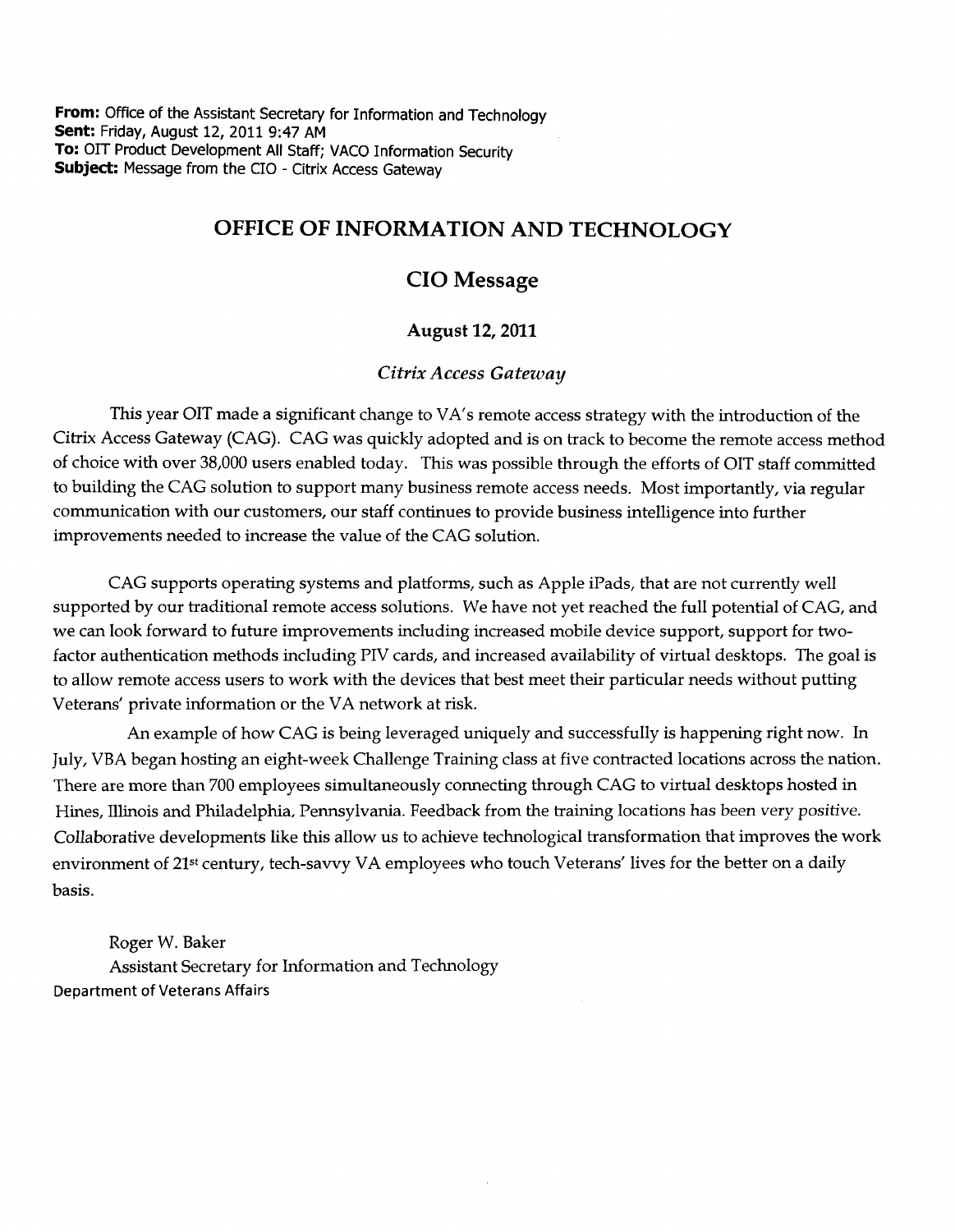## DEPARTMENT OF VETERANS AFFAIRS

# **Memorandum**

Date: August 22, 2011

- From: Executive Director, Enterprise Systems Engineering (0050P2)
- Subj: Prohibition to Purchase iPhones and iPads in VA
- To: Executive Director, Field Operations (0050P1 ), Director, Information Protection and Risk Management
	- 1. The Department of Veterans Affairs (VA) has embarked on a pilot program to determine the viability of the iOS (Apple iPad/iPhone) in VA in regards to management, security, and policy of the Operating System (OS). VA has partnered with Agilex to determine if Mobile Device Management (MDM) software will be able to provide management and security of the iOS devices.
	- 2. The pilot is currently scheduled to end October 1st, 2011. Until that time, no additional iOS devices may be purchased. VA currently has enough pilot users to determine viability of the MDM software and its ability to mitigate risk of exposure to VA sensitive information, primarily Veteran Personally Identifiable Information (PII)
	- 3. All current iOS devices must be secured per VA policy and should take part in the current pilot to ensure that user feedback is incorporated into future configurations. If you currently have a VA iPad, or iPhone, please contact Donald Kachman (DJ).
	- 4. Any questions can be referred to Donald. Kachman@va.gov (DJ) via email, or at 269-317-5481.

*GCJlc--*

Charles De Sanno

Automated VA FORM 2105